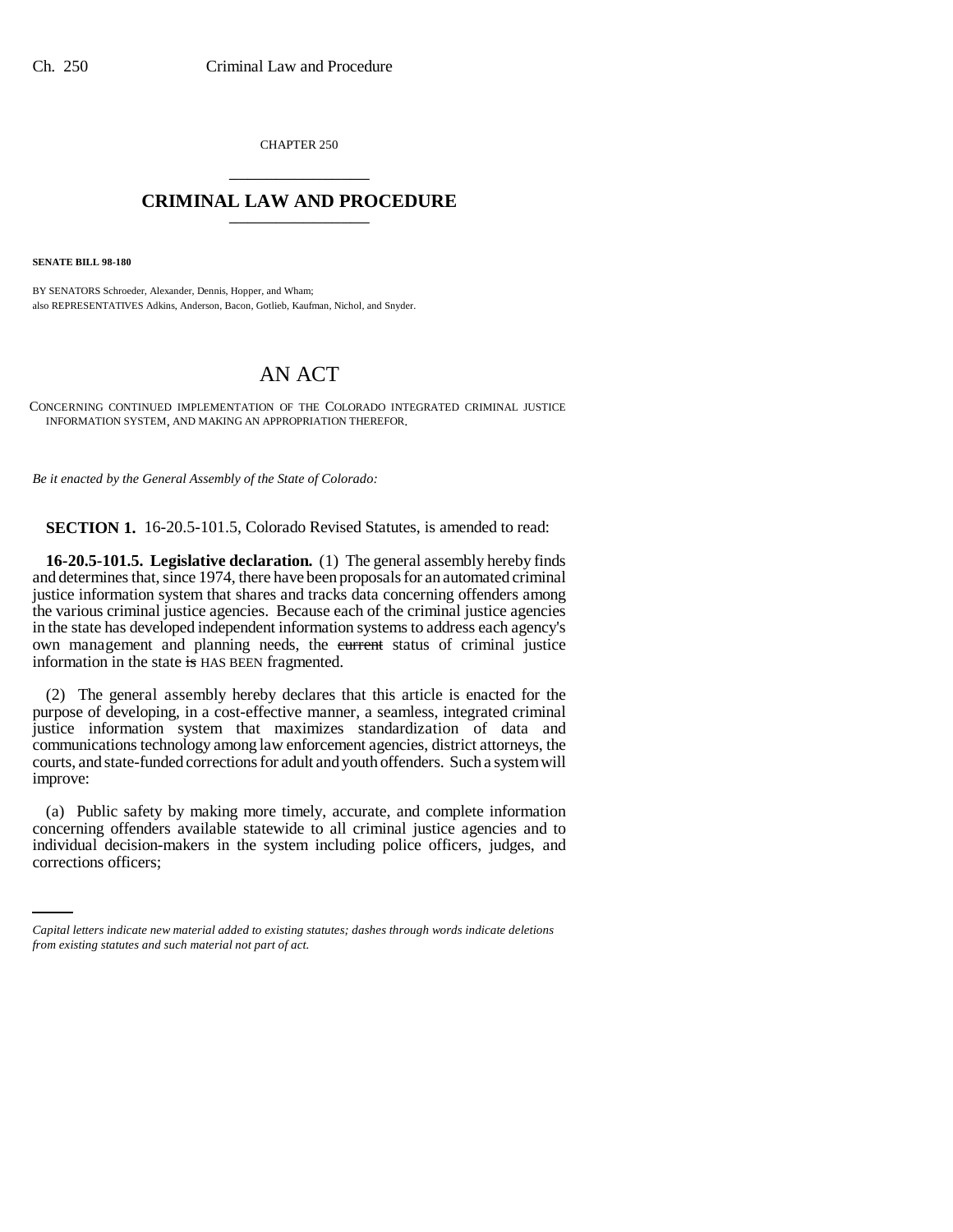(b) Decision-making by increasing the availability of statistical measures for evaluating public policy;

(c) Productivity of existing staff by working toward eliminating redundant data collection and input efforts among the agencies and by reducing or eliminating paper-based processing;

(d) Access to timely, accurate, and complete information by both staff from all criminal justice agencies and the public WHEN PERMITTED BY ARTICLE 72 OF TITLE 24, C.R.S.

(3) Because information about offenders collected by local law enforcement agencies may be the most current, the general assembly directs criminal justice agencies, where practical, to cooperate with and to encourage local law enforcement agencies to participate in the Colorado integrated criminal justice information system program developed under this article.

(4) THE GENERAL ASSEMBLY HEREBY FINDS THAT THE INITIAL PLAN PROPOSED BY THE TASK FORCE CREATED BY THIS ARTICLE HAS BEEN APPROVED BY THE COMMISSION ON INFORMATION MANAGEMENT, THAT THE COLORADO INTEGRATED CRIMINAL JUSTICE INFORMATION SYSTEM PROGRAM IS IN THE BEGINNING STAGES OF IMPLEMENTATION, AND THAT THE SHARING OF CRIMINAL JUSTICE INFORMATION IS BEING ENHANCED AS A RESULT. THE GENERAL ASSEMBLY FURTHER FINDS THAT THERE IS A NEED TO PROVIDE ONGOING SUPPORT AND LEADERSHIP FOR THE DEVELOPMENT AND MAINTENANCE OF THE COLORADO INTEGRATED CRIMINAL JUSTICE INFORMATION SYSTEM PROGRAM.

**SECTION 2.** 16-20.5-102 (2), Colorado Revised Statutes, is amended to read:

**16-20.5-102. Definitions.** As used in this article, unless the context otherwise requires:

(2) "Chief officer" means the chief criminal justice information system officer selected pursuant to section 16-20.5-103 responsible for coordinating the implementation of a strategic plan for AND MAINTAINING an integrated criminal justice information system, as such term is defined in subsection (3) of this section.

**SECTION 3. Repeal.** 16-20.5-105, Colorado Revised Statutes, is repealed as follows:

**16-20.5-105. Task force plan for implementation - integrated criminal justice information system.** (1) By June 1, 1996, the task force shall submit recommendations for an initial plan to implement the uniform policy specified in section 16-20.5-103 (2) to the commission. The proposed plan shall include, but need not be limited to:

(a) A detailed description of current business procedures in each criminal justice agency for coordinating the exchange of information among criminal justice agencies, including the costs and number of full-time employees required for such procedures;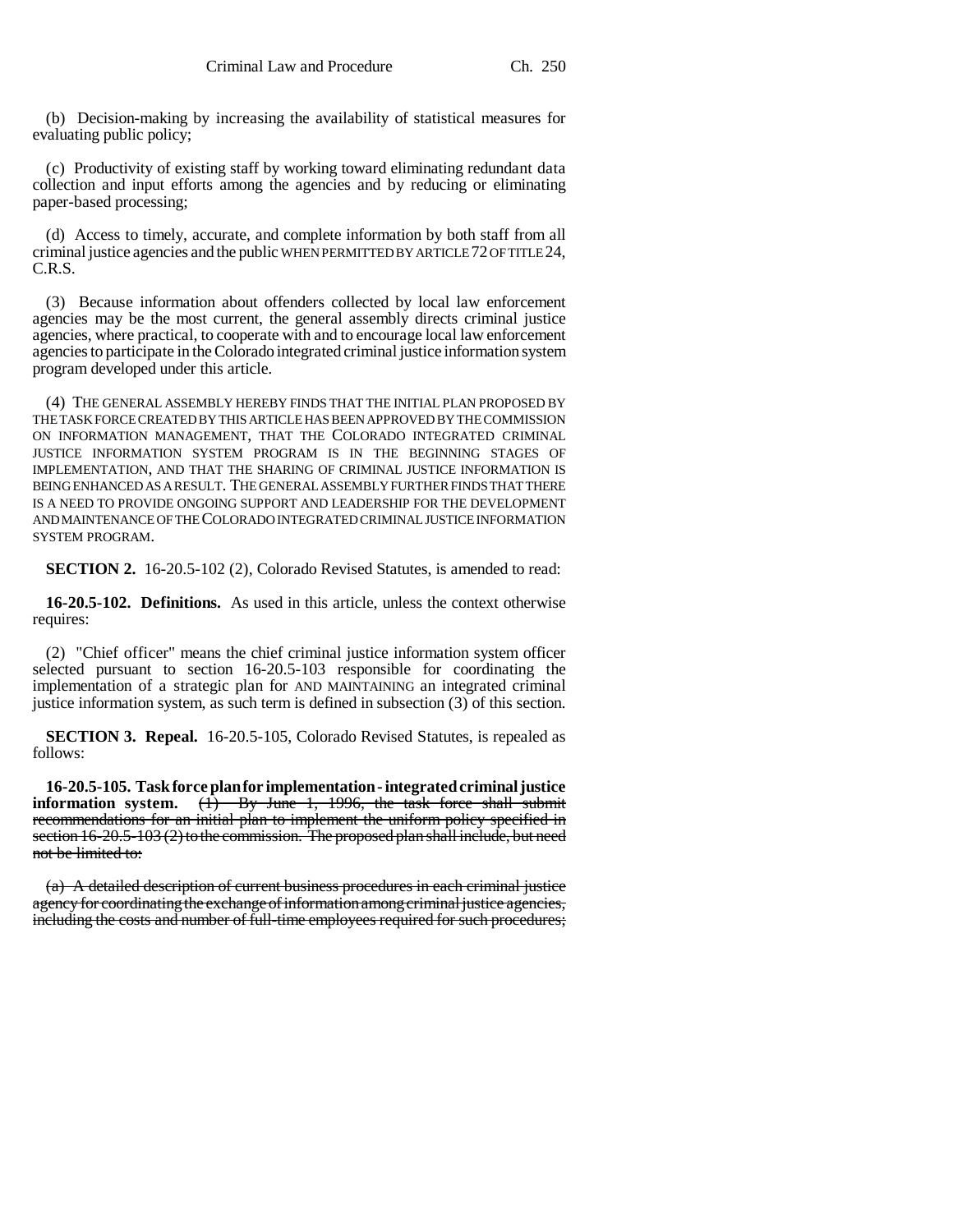## Ch. 250 Criminal Law and Procedure

(b) A detailed description including the cost of the hardware and software required by each criminal justice agency to connect to a network linking data bases at other criminal justice agencies;

(c) A description of what personnel at which agency shall be responsible for the ongoing maintenance of the proposed network system;

(d) Procedures for a pilot program to be established in at least two of the criminal justice agencies that contains timelines for installation, training, and implementation of the integrated network in those agencies and specific benchmarks for the demonstration of the capabilities of the network system and cost savings;

(e) (I) A proposed timeframe that shall not extend beyond December 31, 1997, for:

(A) The development of a uniform data dictionary for use by all criminal justice agencies, consistent with applicable state and federal laws and regulations including, but not limited to, the national criminal justice information standards;

(B) The connection of each criminal justice agency to the new integrated criminal justice network linking data bases at other criminal justice agencies; and

(C) The training of personnel in each criminal justice agency on the integrated network.

(II) The proposed timeframe shall include specific benchmark dates for the demonstration of cost and personnel savings and demonstration of results of the improvements described in section 16-20.5-101.5 (2).

(2) Within thirty days after the submission of a proposed plan, the commission shall approve the plan if it finds that it meets the goals stated in section 16-20.5-101.5 (2) and can be implemented within current appropriations or shall return the proposed plan to the task force with its recommended changes.

**SECTION 4. Repeal.** 16-20.5-106, Colorado Revised Statutes, is repealed as follows:

**16-20.5-106. Approval - funding.** (1) No moneys shall be expended prior to the approval of the plan by the commission.

(2) The commission shall verify that previously established benchmarks have been met or the task force has shown good cause to waive the requirement.

(3) Following the verification required by subsection (2) of this section but before moneys are expended, the state controller shall confirm that sufficient moneys are available from the appropriation made from the capital construction fund to the division of accounts and control to cover the request for expenditure.

(4) The state controller is authorized to expend moneys appropriated from the capital construction fund for the purposes of this article only if the commission has verified that the benchmarks have been met or waived pursuant to subsection (2) of this section.